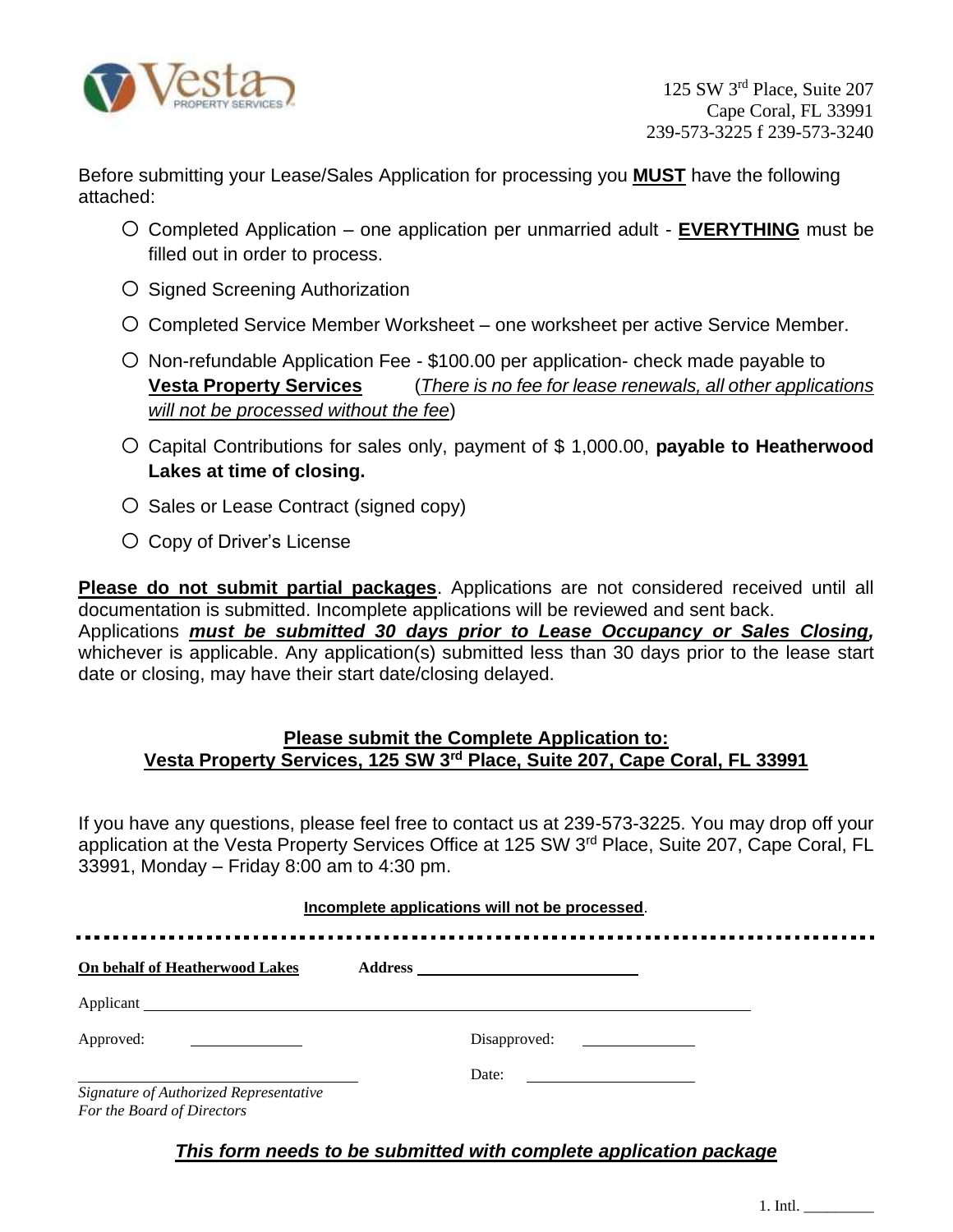

### AUTHORIZATION FOR RELEASE OF INFORMATION FOR TENANT SCREENING PURPOSES

Background Screening Disclosure for Unit \_\_\_\_\_\_\_\_\_\_\_\_ at Heatherwood Lakes.

I hereby authorize Vesta Property Services and its designated agents and representatives to conduct a comprehensive review of my background through a consumer report and/or an investigative consumer report to be generated for tenant screening purposes. I understand that the scope of the consumer report/investigative consumer report may include, but is not limited to the following areas: criminal history records (from local, state, federal, international and other law enforcement agencies records), sexual offender's lists, wants and warrants records, credit history, and civil/law suit cases.

#### Authorization and Release

I authorize the complete release of these records or data pertaining to me which an individual, company, firm, corporation, or public agency may have. I hereby release Vesta Property Services and its agents, officials, representatives, assigned agencies, including officers, employees, or related personnel both individually and collectively, from any and all liability for damages of whatever kind, which may at any time, result to me, my heirs, family or associates because of compliance with this authorization and request to relapse. I certify that all information provided below and on my application is correct to the best of my knowledge. Any false statements provided in this form and my application will be considered just cause for disqualification at any time. This authorization and consent shall be valid in original, fax, or copy form. The following information is required by law enforcement agencies and other entities for identification purposes when checking records. It is confidential and will not be used for any other purpose.

You are hereby authorized to release to Florida Tenant Reporting Services and Vesta Property Services, any and all information they request with regards to verification of my bank account(s), credit history, residential history, criminal record history and employment verification. This information is to be used for my/our credit report and for my/our Application for Occupancy.

I/We hereby waive any privileges I/We may have with respect to the said information in reference to its release to the aforesaid party. Information obtained on this report is to be released to the Condominium Association screening committee only.

Applicant Printed Name

Applicant Social Security Number

**X**

**Signature of Applicant**

Date Signed

Spouses Printed Name

Spouses Social Security Number

**X**

 $\overline{\phantom{a}}$ 

**Signature of Applicant**

Date Signed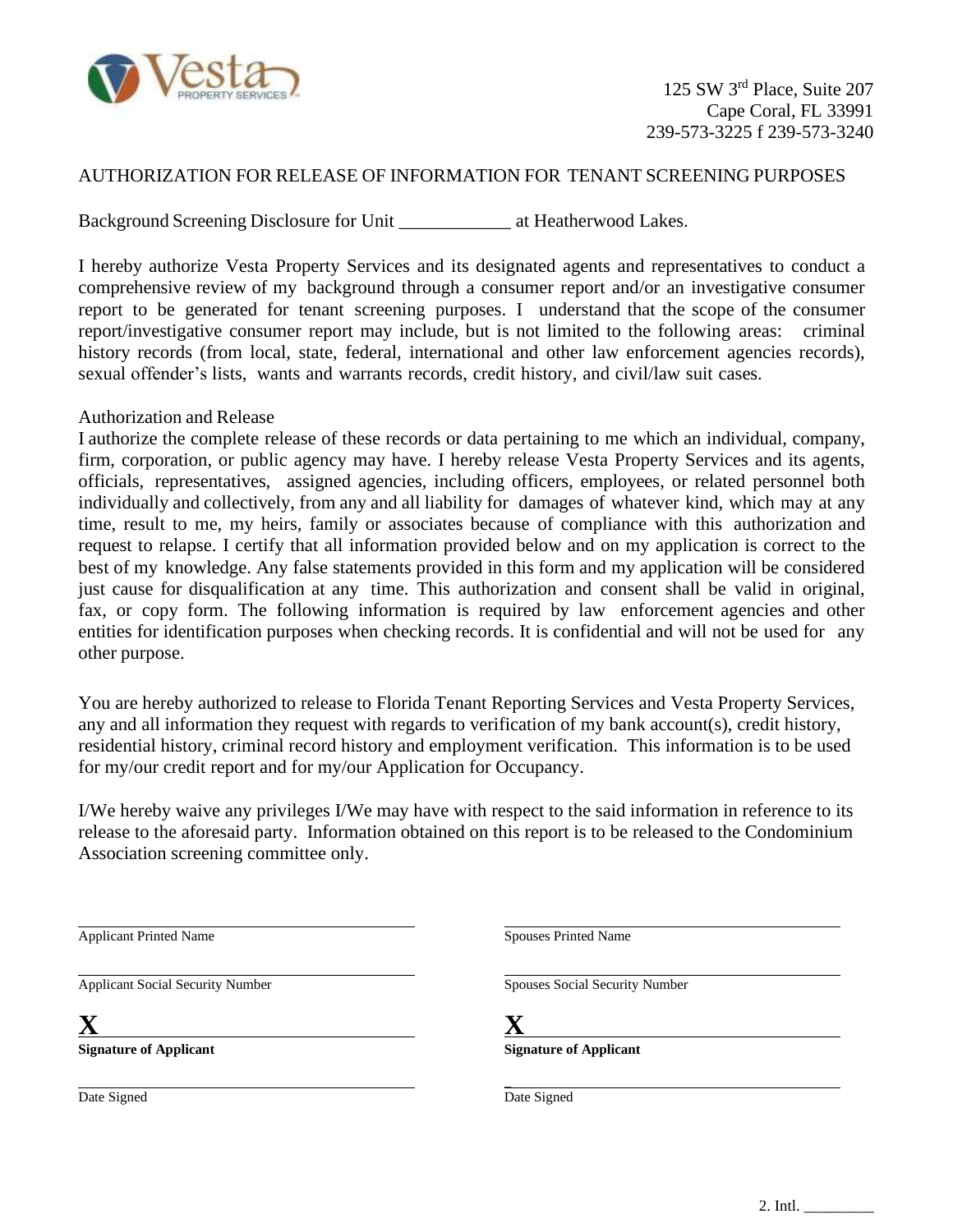#### **PURCHASE/LEASE APPLICATION** *Must be submitted 30 days prior to closing/occupancy*

|                                                                                                                                                                                                                                      | Return to: Heatherwood Lakes<br>C/O Vesta Property Services<br>125 SW 3rd Place, Suite 207, Cape Coral, FL 33991                                                                                                                                                                                                                                                                                               |  |  |  |  |
|--------------------------------------------------------------------------------------------------------------------------------------------------------------------------------------------------------------------------------------|----------------------------------------------------------------------------------------------------------------------------------------------------------------------------------------------------------------------------------------------------------------------------------------------------------------------------------------------------------------------------------------------------------------|--|--|--|--|
|                                                                                                                                                                                                                                      |                                                                                                                                                                                                                                                                                                                                                                                                                |  |  |  |  |
|                                                                                                                                                                                                                                      | Tel. 239-573-3225  Fax: 239-573-3240                                                                                                                                                                                                                                                                                                                                                                           |  |  |  |  |
|                                                                                                                                                                                                                                      | Unit Address: <u>New York: New York: New York: New York: New York: New York: New York: New York: New York: New York: New York: New York: New York: New York: New York: New York: New York: New York: New York: New York: New Yor</u>                                                                                                                                                                           |  |  |  |  |
|                                                                                                                                                                                                                                      |                                                                                                                                                                                                                                                                                                                                                                                                                |  |  |  |  |
|                                                                                                                                                                                                                                      |                                                                                                                                                                                                                                                                                                                                                                                                                |  |  |  |  |
| <b>PURCHASE</b> [ ] I (we) hereby apply for approval to <b>purchase</b> this unit.                                                                                                                                                   |                                                                                                                                                                                                                                                                                                                                                                                                                |  |  |  |  |
|                                                                                                                                                                                                                                      |                                                                                                                                                                                                                                                                                                                                                                                                                |  |  |  |  |
|                                                                                                                                                                                                                                      |                                                                                                                                                                                                                                                                                                                                                                                                                |  |  |  |  |
| If purchasing, I am <b>purchasing</b> this home with the intention to:<br>__________ Reside in the home full time                                                                                                                    |                                                                                                                                                                                                                                                                                                                                                                                                                |  |  |  |  |
|                                                                                                                                                                                                                                      | Reside in the home full time<br>As an investment, not living in home<br>Live part time in unit, lease it out other times                                                                                                                                                                                                                                                                                       |  |  |  |  |
|                                                                                                                                                                                                                                      | Address you wish mail to be sent. _____ Unit purchasing, _____ current address, ____ Other (Please write address below)                                                                                                                                                                                                                                                                                        |  |  |  |  |
| <b>LEASE</b> [] I (we) hereby apply for approval to lease this unit. (Please see the documents for rental restrictions).                                                                                                             |                                                                                                                                                                                                                                                                                                                                                                                                                |  |  |  |  |
|                                                                                                                                                                                                                                      |                                                                                                                                                                                                                                                                                                                                                                                                                |  |  |  |  |
| Leasing Agents Email: <u>contract and a series of the series of the series of the series of the series of the series of the series of the series of the series of the series of the series of the series of the series of the se</u> |                                                                                                                                                                                                                                                                                                                                                                                                                |  |  |  |  |
| <b>RENEWAL</b> [] I (we) hereby apply for approval for a <b>lease renewal</b> or I am a <b>returning lessee</b> of this unit.                                                                                                        |                                                                                                                                                                                                                                                                                                                                                                                                                |  |  |  |  |
|                                                                                                                                                                                                                                      |                                                                                                                                                                                                                                                                                                                                                                                                                |  |  |  |  |
|                                                                                                                                                                                                                                      |                                                                                                                                                                                                                                                                                                                                                                                                                |  |  |  |  |
| Leasing Agents Email: 1999 March 2008 Street Street Street Street Street Street Street Street Street Street Street Street Street Street Street Street Street Street Street Street Street Street Street Street Street Street St       |                                                                                                                                                                                                                                                                                                                                                                                                                |  |  |  |  |
| credit check and check of references below.                                                                                                                                                                                          | Separate applications must be completed for co-applicants (excludes married couples).<br>I (we) represent that the following information is complete and true. I (we) agree that any misrepresentation in this application<br>will justify automatic rejection. I (we) consent to additional inquiry concerning this application, including the background,<br>TYPE OR PRINT LEGIBLY THE FOLLOWING INFORMATION |  |  |  |  |
|                                                                                                                                                                                                                                      |                                                                                                                                                                                                                                                                                                                                                                                                                |  |  |  |  |
| <u>Current Address:</u>                                                                                                                                                                                                              |                                                                                                                                                                                                                                                                                                                                                                                                                |  |  |  |  |
| Street number / name                                                                                                                                                                                                                 | City<br>State, Zip code                                                                                                                                                                                                                                                                                                                                                                                        |  |  |  |  |
|                                                                                                                                                                                                                                      |                                                                                                                                                                                                                                                                                                                                                                                                                |  |  |  |  |
|                                                                                                                                                                                                                                      |                                                                                                                                                                                                                                                                                                                                                                                                                |  |  |  |  |
|                                                                                                                                                                                                                                      |                                                                                                                                                                                                                                                                                                                                                                                                                |  |  |  |  |
|                                                                                                                                                                                                                                      | Length of time in Position: Supervisor's name Monthly Income \$                                                                                                                                                                                                                                                                                                                                                |  |  |  |  |
| Citizen of U.S.? <b>If no, submit document copy of residency authorization or passport photo page.</b>                                                                                                                               |                                                                                                                                                                                                                                                                                                                                                                                                                |  |  |  |  |
| Continue on next page for spouse. Use a separate application if other applicants are not spouse.                                                                                                                                     |                                                                                                                                                                                                                                                                                                                                                                                                                |  |  |  |  |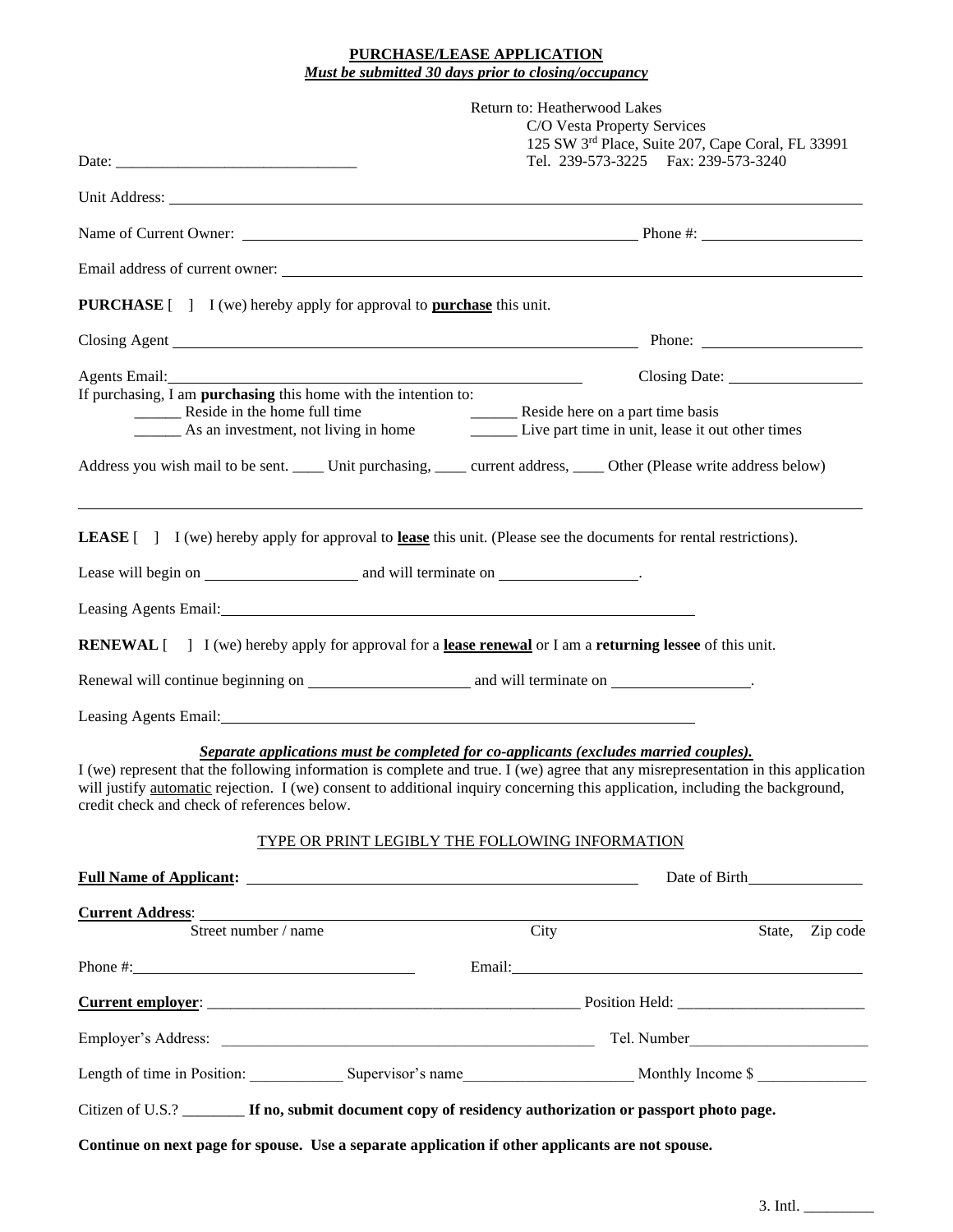| <b>Full Name of Spouse:</b>                                                                                                                                                                                                                                                                            |                                                             | Date of Birth       |                                                                                                                                                                                                                                |                 |  |
|--------------------------------------------------------------------------------------------------------------------------------------------------------------------------------------------------------------------------------------------------------------------------------------------------------|-------------------------------------------------------------|---------------------|--------------------------------------------------------------------------------------------------------------------------------------------------------------------------------------------------------------------------------|-----------------|--|
| <b>Current Address:</b><br>Street number / name                                                                                                                                                                                                                                                        |                                                             | City                |                                                                                                                                                                                                                                | State, Zip code |  |
|                                                                                                                                                                                                                                                                                                        |                                                             |                     |                                                                                                                                                                                                                                |                 |  |
| Phone #: $\frac{1}{2}$ = $\frac{1}{2}$ = $\frac{1}{2}$ = $\frac{1}{2}$ = $\frac{1}{2}$ = $\frac{1}{2}$ = $\frac{1}{2}$ = $\frac{1}{2}$ = $\frac{1}{2}$ = $\frac{1}{2}$ = $\frac{1}{2}$ = $\frac{1}{2}$ = $\frac{1}{2}$ = $\frac{1}{2}$ = $\frac{1}{2}$ = $\frac{1}{2}$ = $\frac{1}{2}$ = $\frac{1}{2}$ |                                                             |                     | Email: No. 2014 19:00 Percent Contract Contract Contract Contract Contract Contract Contract Contract Contract Contract Contract Contract Contract Contract Contract Contract Contract Contract Contract Contract Contract Con |                 |  |
|                                                                                                                                                                                                                                                                                                        |                                                             |                     |                                                                                                                                                                                                                                |                 |  |
|                                                                                                                                                                                                                                                                                                        |                                                             |                     |                                                                                                                                                                                                                                |                 |  |
|                                                                                                                                                                                                                                                                                                        |                                                             |                     |                                                                                                                                                                                                                                |                 |  |
| Citizen of U.S.? <b>If no, submit document copy of residency authorization or passport photo page.</b>                                                                                                                                                                                                 |                                                             |                     |                                                                                                                                                                                                                                |                 |  |
| Please list the names, relationship and age of all minors who will occupy your home in addition to the applicants above. Please<br>note, any person 18 or over, must fill out a separate application.                                                                                                  |                                                             |                     |                                                                                                                                                                                                                                |                 |  |
| <b>NAMES</b>                                                                                                                                                                                                                                                                                           |                                                             | <b>RELATIONSHIP</b> | <b>AGE</b>                                                                                                                                                                                                                     |                 |  |
| If yes, please include details express and the set of the set of the set of the set of the set of the set of the set of the set of the set of the set of the set of the set of the set of the set of the set of the set of the                                                                         |                                                             |                     |                                                                                                                                                                                                                                |                 |  |
|                                                                                                                                                                                                                                                                                                        |                                                             |                     |                                                                                                                                                                                                                                |                 |  |
| Any litigation such as evictions, suits, judgments, bankruptcies, foreclosure, etc.? Yes No                                                                                                                                                                                                            | (Please use the back of this page if more space is needed.) |                     |                                                                                                                                                                                                                                |                 |  |
| Vehicle Information: Please see the documents for any vehicle restrictions.                                                                                                                                                                                                                            |                                                             |                     |                                                                                                                                                                                                                                |                 |  |
|                                                                                                                                                                                                                                                                                                        |                                                             |                     |                                                                                                                                                                                                                                |                 |  |
|                                                                                                                                                                                                                                                                                                        |                                                             |                     |                                                                                                                                                                                                                                |                 |  |
| Pet Information: Please see the documents for any pet restrictions.                                                                                                                                                                                                                                    |                                                             |                     |                                                                                                                                                                                                                                |                 |  |
|                                                                                                                                                                                                                                                                                                        |                                                             |                     |                                                                                                                                                                                                                                |                 |  |
|                                                                                                                                                                                                                                                                                                        |                                                             |                     |                                                                                                                                                                                                                                |                 |  |
| I have received, read and agree to abide by the Declaration, By-laws, Amendments, Articles of Incorporation and the<br>Rules and Regulations of the Association. Occupancy prior to Board of Directors approval may be prohibited.                                                                     |                                                             |                     |                                                                                                                                                                                                                                |                 |  |
| I (we) have read, understood and agree to all of the statements above.                                                                                                                                                                                                                                 |                                                             |                     |                                                                                                                                                                                                                                |                 |  |
|                                                                                                                                                                                                                                                                                                        |                                                             |                     |                                                                                                                                                                                                                                |                 |  |
|                                                                                                                                                                                                                                                                                                        |                                                             |                     |                                                                                                                                                                                                                                |                 |  |

4. Intl.  $\frac{1}{\sqrt{1-\frac{1}{2}}\sqrt{1-\frac{1}{2}}\left\{1-\frac{1}{2}\right\}}$